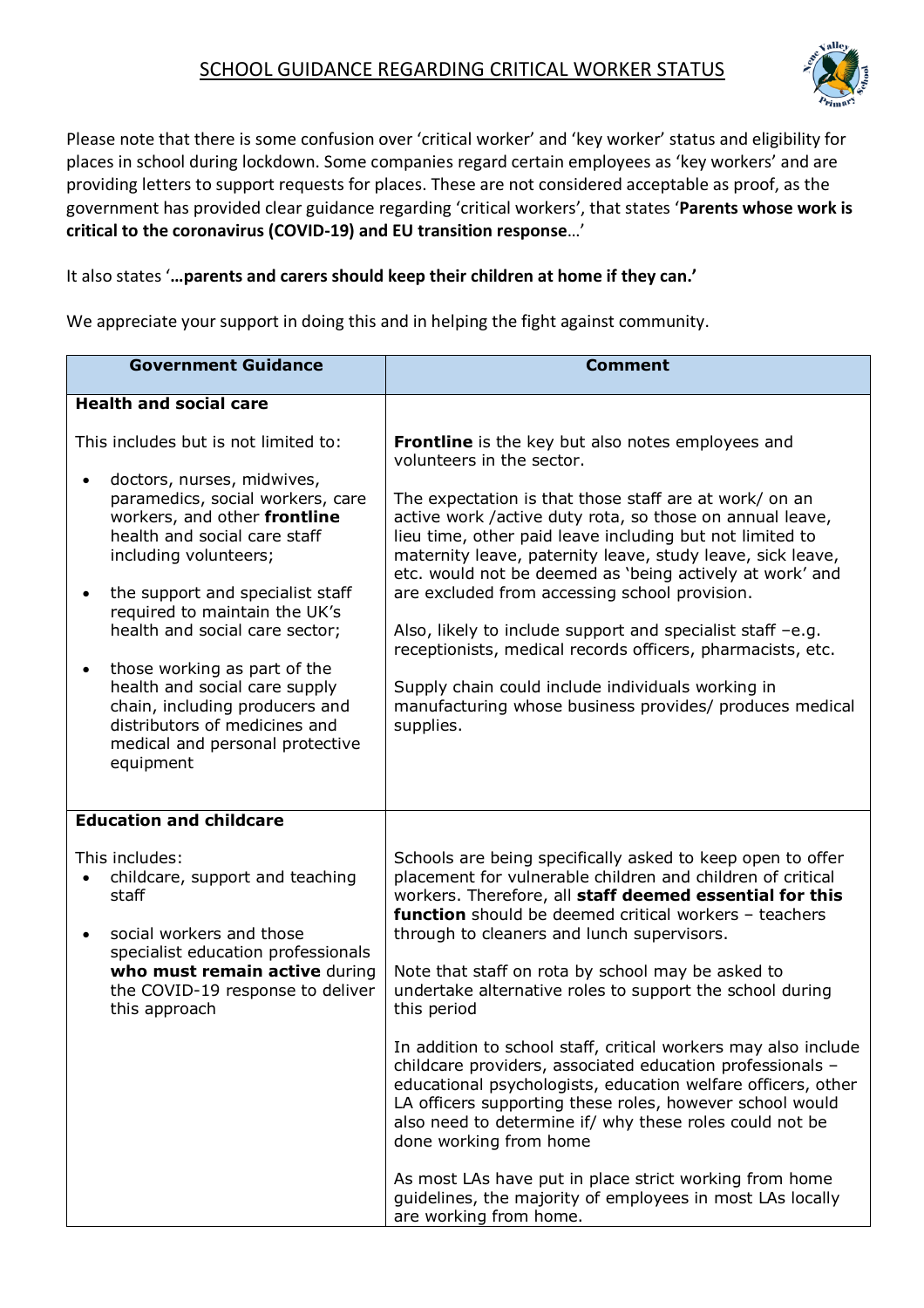|                                                         | <b>Key public services</b>                                                                      |                                                                                                                                                                                                                                                                                                                                                                                                                                                                                                                                                                                                                                                                                                                                                                                                                                                         |
|---------------------------------------------------------|-------------------------------------------------------------------------------------------------|---------------------------------------------------------------------------------------------------------------------------------------------------------------------------------------------------------------------------------------------------------------------------------------------------------------------------------------------------------------------------------------------------------------------------------------------------------------------------------------------------------------------------------------------------------------------------------------------------------------------------------------------------------------------------------------------------------------------------------------------------------------------------------------------------------------------------------------------------------|
| This includes those essential to the<br>running of the: |                                                                                                 | Key point here is that it's those workers <b>essential to the</b><br>running of the public service                                                                                                                                                                                                                                                                                                                                                                                                                                                                                                                                                                                                                                                                                                                                                      |
|                                                         | justice system, religious staff,<br>charities and workers delivering<br>key frontline services, | <b>Justice System</b> - The Law Society has received the<br>following response from the government in relation to<br>critical workers relating to the justice system.                                                                                                                                                                                                                                                                                                                                                                                                                                                                                                                                                                                                                                                                                   |
|                                                         |                                                                                                 | "We would like to provide further clarification of those legal<br>practitioners covered within this category who are<br>essential to the running of the justice system, and the<br>courts and tribunals:<br>advocates (including solicitor advocates) required to<br>appear before a court or tribunal (remotely or in<br>person), including prosecutors;<br>other legal practitioners required to support the<br>$\bullet$<br>administration of justice including duty solicitors<br>(police station and court) and barristers, solicitors,<br>legal executives, paralegals and others who work on<br>imminent or ongoing court or tribunal hearings;<br>Solicitors acting in connection with the execution of<br>$\bullet$<br>wills;<br>solicitors and barristers advising people living in<br>$\bullet$<br>institutions or deprived of their liberty |
|                                                         |                                                                                                 | Only legal practitioners who work on the types of matters,<br>cases and hearings listed above, will be permitted to be<br>classified as a critical worker. The government's guidance<br>makes clear that even if you are a critical worker, "if your<br>child can be looked after at home, they should be".                                                                                                                                                                                                                                                                                                                                                                                                                                                                                                                                             |
|                                                         |                                                                                                 | Religious staff- there will only be limited requirements<br>for members of the clergy/religious staff to attend at<br>funerals, marriages and the issuing of last rites. So, while<br>such individuals are classed as critical in such<br>circumstances their work schedule should require limited<br>need for access to school support.                                                                                                                                                                                                                                                                                                                                                                                                                                                                                                                |
|                                                         | those responsible for the<br>management of the deceased,<br>and                                 | <b>Funeral staff</b> - the National Association of Funeral<br>Directors has issued the following statement to its<br>members<br>"The government has categorised all those responsible for<br>'management of the deceased' as critical workers. This is a<br>deliberately broad term to ensure employees of funeral<br>homes, cemeteries, crematoria and other key firms can<br>seek support with childcare as needed.<br>Schools should therefore expect that Funeral Directors will<br>take a broad view as to employees who qualify as critical<br>workers to cover all staff.                                                                                                                                                                                                                                                                        |
|                                                         | journalists and broadcasters who<br>are providing public service<br>broadcasting                | <b>Journalists/Broadcasters</b> - though there is no available<br>government or sector wide definition of which staff would<br>be considered critical within this group of workers. The<br>Press Gazette (20/03/20) has attempted to qualify who<br>may be covered through the following example that "a<br>journalist at technology and culture magazine "Wired" who<br>is reporting on the coronavirus could be considered critical,<br>while a BBC music journalist may not". However, it is<br>ultimately up to the employer to determine the critical<br>nature of the work of the journalist/broadcaster.                                                                                                                                                                                                                                         |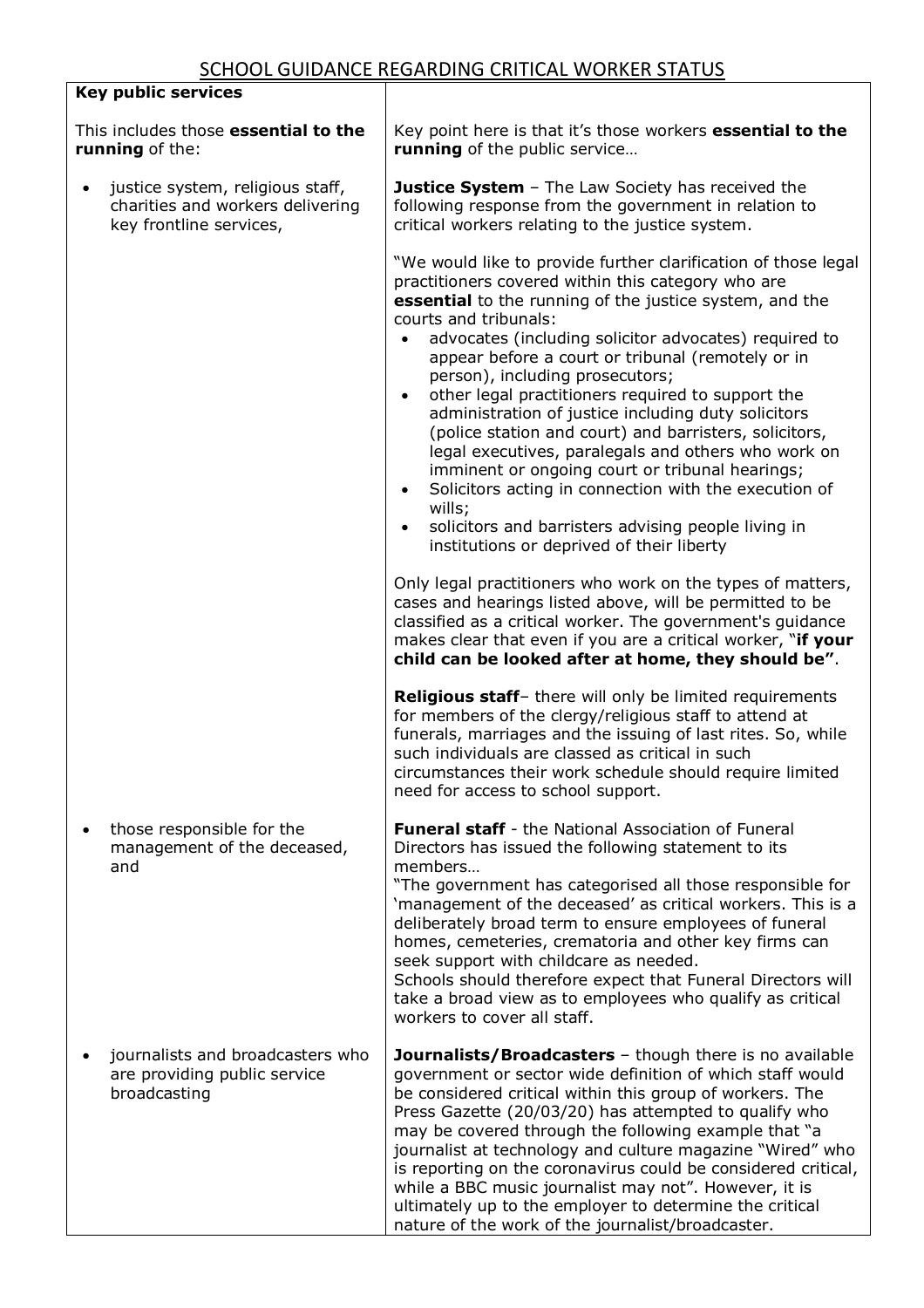|                                                                                                                                                        | The culture secretary has confirmed (in the same<br>publication article) that ancillary staff required to ensure<br>the broadcast/print is maintained will also be covered<br>"where applicable" as critical workers, suggesting once<br>again a wider interpretation of critical worker".                                                                                                                                                                                                                                                                                                                                                                                                                                 |
|--------------------------------------------------------------------------------------------------------------------------------------------------------|----------------------------------------------------------------------------------------------------------------------------------------------------------------------------------------------------------------------------------------------------------------------------------------------------------------------------------------------------------------------------------------------------------------------------------------------------------------------------------------------------------------------------------------------------------------------------------------------------------------------------------------------------------------------------------------------------------------------------|
| <b>Local and national government</b>                                                                                                                   |                                                                                                                                                                                                                                                                                                                                                                                                                                                                                                                                                                                                                                                                                                                            |
| This only includes those<br>administrative occupations<br>$\bullet$<br>essential to the effective delivery<br>of the COVID-19 response, or             | Administrative occupations - The LGA believes that all<br>local government staff are likely to be critical to the<br>delivery of the COVID-19 response irrespective of their<br>formal role; in schools this may include teaching assistants<br>and other support staff. However, though the role may be<br>critical, such staff should be challenged as to their ability to<br>work from home/amend shift patterns - this is because<br>only limited staff groups will be required to attend place of<br>work (e.g. housing rents/bin men/cleansing/council tax<br>collections etc. require attendance at work but<br>HR/Finance/H&S/Social Workers staff may well be able to<br>work from home some or all of the time.) |
|                                                                                                                                                        | Where a rota is in place for limited staff attendance at work<br>then qualification for children to attend school should be<br>limited to such time the critical worker is required to attend<br>their place of work.<br>Examples (1) ICT - many employees will be working from<br>home, but a rota would be required for physical<br>maintenance of networks at place of work (2) Cleaning<br>staff - there may well be an ongoing requirement for<br>attendance through normal shift patterns to ensure council<br>buildings are cleaned.                                                                                                                                                                                |
| delivering essential public<br>$\bullet$<br>services, such as the payment of<br>benefits, including in government<br>agencies and arm's length bodies. | <b>Essential Public Services</b> - other than staff dealing at<br>the front line with COVID-19 response other essential<br>public service staff would include bin operatives, cleansing<br>workers etc.                                                                                                                                                                                                                                                                                                                                                                                                                                                                                                                    |
| Food and other necessary goods                                                                                                                         | Food production/processing etc. - The government                                                                                                                                                                                                                                                                                                                                                                                                                                                                                                                                                                                                                                                                           |
| This includes those<br>involved in food production,<br>$\bullet$                                                                                       | guidance does not attempt to narrow the scope of workers<br>deemed critical in relation to food. Therefore, schools<br>should assume it covers all staff working within that area<br>of the economy.                                                                                                                                                                                                                                                                                                                                                                                                                                                                                                                       |
| processing, distribution, sale and<br>delivery, as well as those                                                                                       | As way of an example, looking at retail supermarkets the<br>guidance is likely to cover retail sales assistants,<br>warehouse attendants, security and cleaning, bakery, as<br>well as senior management. It would also cover the<br>transport of food to the retail establishment, as well as<br>packers in the manufacturing plant through to the farmer<br>producing the raw materials for the food production. This<br>does not extend to food provision through restaurants or<br>take away establishments.                                                                                                                                                                                                           |
| essential to the provision of other<br>key goods (for example hygienic<br>and veterinary medicines).                                                   | <b>Key goods</b> $-$ this is unfortunately open to interpretation<br>though the examples provided would suggest a narrow<br>interpretation - so production and distribution of PPE and<br>medicines would be included but say production of nail<br>varnish or fragrances/ sprays may not. However,<br>government are clear that it's down to the employer to<br>determine who is critical to maintaining the provision<br>concerned.                                                                                                                                                                                                                                                                                      |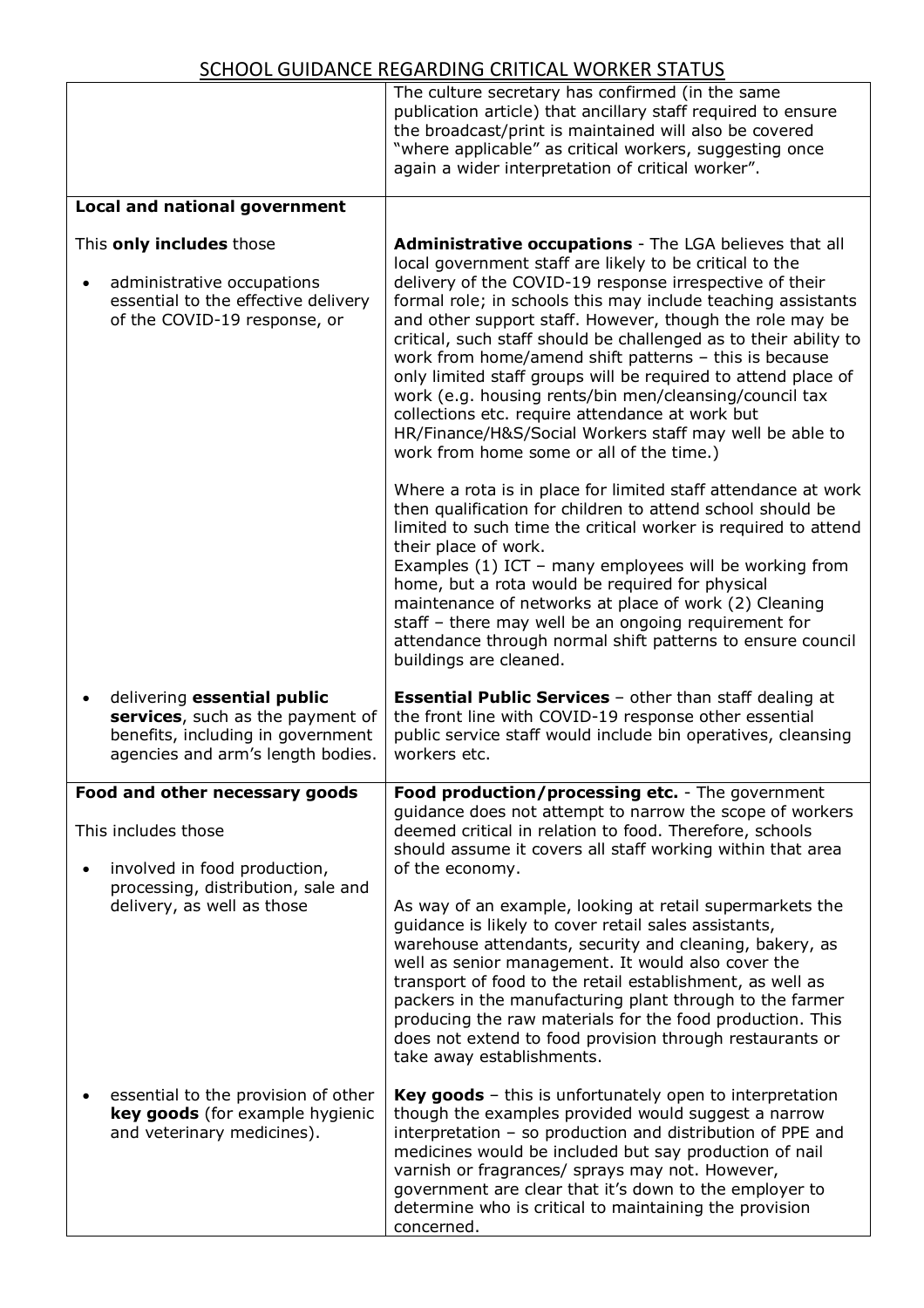| <b>Public safety and national security</b>                                                                                                                                                                                                                              |                                                                                                                                                                                                                                                                                                                                                                                                                                                                                                                                                                                                                                                                                                                                                                                                                                                                                                                                                                                                              |
|-------------------------------------------------------------------------------------------------------------------------------------------------------------------------------------------------------------------------------------------------------------------------|--------------------------------------------------------------------------------------------------------------------------------------------------------------------------------------------------------------------------------------------------------------------------------------------------------------------------------------------------------------------------------------------------------------------------------------------------------------------------------------------------------------------------------------------------------------------------------------------------------------------------------------------------------------------------------------------------------------------------------------------------------------------------------------------------------------------------------------------------------------------------------------------------------------------------------------------------------------------------------------------------------------|
| This includes                                                                                                                                                                                                                                                           |                                                                                                                                                                                                                                                                                                                                                                                                                                                                                                                                                                                                                                                                                                                                                                                                                                                                                                                                                                                                              |
| police and support staff, Ministry<br>$\bullet$<br>of Defence civilians, contractor<br>and armed forces personnel<br>(those critical to the delivery<br>of key defence and national<br>security outputs and essential<br>to the response to the COVID-<br>19 pandemic), | <b>Police etc.</b> - These functions are relatively clear and would<br>include ancillary staff as well as front line to ensure<br>delivery of such critical services are not interrupted.                                                                                                                                                                                                                                                                                                                                                                                                                                                                                                                                                                                                                                                                                                                                                                                                                    |
| fire and rescue service employees<br>$\bullet$<br>(including support staff),                                                                                                                                                                                            | <b>Fire etc.</b> - As above                                                                                                                                                                                                                                                                                                                                                                                                                                                                                                                                                                                                                                                                                                                                                                                                                                                                                                                                                                                  |
| National Crime Agency staff,<br>$\bullet$<br>those maintaining border<br>security, prison and probation<br>staff and other national security<br>roles, including those overseas.                                                                                        | <b>Security etc</b> - As above                                                                                                                                                                                                                                                                                                                                                                                                                                                                                                                                                                                                                                                                                                                                                                                                                                                                                                                                                                               |
| <b>Transport</b>                                                                                                                                                                                                                                                        |                                                                                                                                                                                                                                                                                                                                                                                                                                                                                                                                                                                                                                                                                                                                                                                                                                                                                                                                                                                                              |
| This includes those who will keep the:<br>air, water, road and rail<br>passenger and freight transport<br>modes operating during the<br>COVID-19 response, including<br>those working on transport<br>systems through which supply<br>chains pass.                      | In relation to transport then examples of critical workers<br>could include - Bus drivers / rails drivers, mechanics<br>keeping them running, cleaners cleaning them. Front line<br>staff at bus/metro/rail stations. Transport police. Road<br>maintenance staff. Back office workers that cannot work<br>from home - ticket sales etc.<br>Not critical workers in such sectors of the economy could<br>include - Fare conductor, catering on trains, Metro<br>newspaper distribution etc.                                                                                                                                                                                                                                                                                                                                                                                                                                                                                                                  |
| Utilities, communication and<br>financial services                                                                                                                                                                                                                      |                                                                                                                                                                                                                                                                                                                                                                                                                                                                                                                                                                                                                                                                                                                                                                                                                                                                                                                                                                                                              |
| This includes staff needed for                                                                                                                                                                                                                                          |                                                                                                                                                                                                                                                                                                                                                                                                                                                                                                                                                                                                                                                                                                                                                                                                                                                                                                                                                                                                              |
| essential financial services<br>provision (including but not<br>limited to workers in banks,<br>building societies and financial<br>market infrastructure),                                                                                                             | <b>Financial Services</b> - The Bank of England issued helpful<br>guidance on 20th March 2020 relating to financial services<br>and the identification of critical workers as follows:<br>"Firms are best placed to decide which staff are essential<br>for the provision of financial services. To help firms identify<br>who they are, firms should first identify the activities,<br>services or operations which are likely to lead to the<br>disruption of essential services to the real economy or<br>financial stability. Firms should then identify the<br>individuals that are essential to support these<br>functions. Firms should also identify any critical outsource<br>partners who are essential to continued provision of<br>services, even where these are not financial services firms.<br>The types of roles that may be considered as providing<br>essential services could be:<br>Individuals essential in the overall management of the<br>firm, for example Senior Managers Regime; |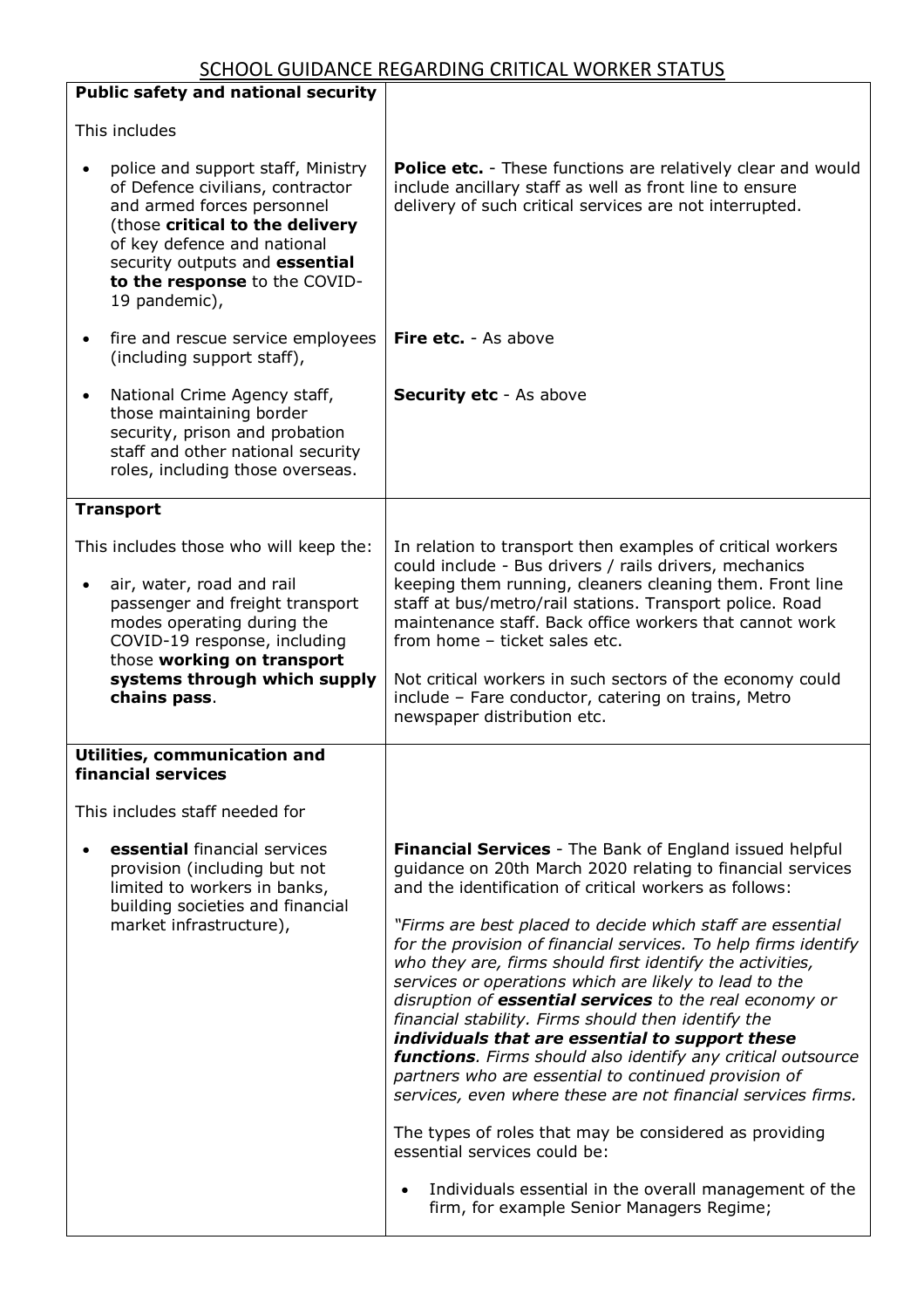| oil, gas, electricity and water                                                                                                                                                                                                                | Individuals essential in the running of online services<br>and processing;<br>Individuals essential in the running of branches and<br>$\bullet$<br>providing essential customer services, such as those<br>dealing with consumer queries (including via call<br>centres), client money and client assets and those<br>maintaining access to cash and other payment<br>services;<br>Individuals essential to the functioning of payments<br>processing and of cash distribution services;<br>Individuals essential in facilitating corporate and retail<br>lending and administrating the repayment of debt;<br>Individuals essential in the processing of claims and<br>renewal of insurance;<br>Individuals essential in the operation of trading venues<br>and other critical elements of market infrastructure;<br>Risk management, compliance, audit and other<br>functions necessary to ensure the firm.<br>Firms should consider whether they should issue a letter to<br>all individuals they identify as critical workers that clearly<br>identifies them as such and that can be presented to<br>schools on request".<br>An example that would not qualify would be say<br>accountants who work as self-employed individuals or who<br>work for an accountancy company as currently the HMRC<br>have extended filing/ payment deadlines<br><b>Utilities</b> - Though there has been no sector wide advice as |
|------------------------------------------------------------------------------------------------------------------------------------------------------------------------------------------------------------------------------------------------|-----------------------------------------------------------------------------------------------------------------------------------------------------------------------------------------------------------------------------------------------------------------------------------------------------------------------------------------------------------------------------------------------------------------------------------------------------------------------------------------------------------------------------------------------------------------------------------------------------------------------------------------------------------------------------------------------------------------------------------------------------------------------------------------------------------------------------------------------------------------------------------------------------------------------------------------------------------------------------------------------------------------------------------------------------------------------------------------------------------------------------------------------------------------------------------------------------------------------------------------------------------------------------------------------------------------------------------------------------------------------------------------------------------------------|
| sectors (including sewerage),                                                                                                                                                                                                                  | to who can be considered a critical worker examples could<br>include drilling engineer working on site, various scientific<br>roles such geologist etc., emergency repairs work as<br>engineer, H & S staff could be essential. Little customer<br>facing roles in this industry that could not be done from<br>home.<br>It would be difficult to see how someone in marketing or<br>sales would be a critical worker in this sector except where<br>part of a dedicated call centre that cannot be transferred to                                                                                                                                                                                                                                                                                                                                                                                                                                                                                                                                                                                                                                                                                                                                                                                                                                                                                                    |
|                                                                                                                                                                                                                                                | home working.                                                                                                                                                                                                                                                                                                                                                                                                                                                                                                                                                                                                                                                                                                                                                                                                                                                                                                                                                                                                                                                                                                                                                                                                                                                                                                                                                                                                         |
| information technology and data<br>infrastructure sector and primary<br>industry supplies to continue<br>during the COVID-19 response,<br>as well as                                                                                           | <b>Information technology etc.</b> - without sector guidance<br>then above quidance would be applicable                                                                                                                                                                                                                                                                                                                                                                                                                                                                                                                                                                                                                                                                                                                                                                                                                                                                                                                                                                                                                                                                                                                                                                                                                                                                                                               |
| key staff working in the civil<br>nuclear, chemicals,<br>telecommunications (including<br>but not limited to network<br>operations, field engineering, call<br>centre staff, IT and data<br>infrastructure, 999 and 111<br>critical services), | <b>Communications etc.</b> - though referencing critical staff<br>the guidance goes on to include call centre staff (see<br>above). Though always up to employer to determine if the<br>role is critical schools should anticipate a wider<br>interpretation.                                                                                                                                                                                                                                                                                                                                                                                                                                                                                                                                                                                                                                                                                                                                                                                                                                                                                                                                                                                                                                                                                                                                                         |
| postal services and delivery,<br>payments providers and waste<br>disposal sectors.                                                                                                                                                             | <b>Postal service etc</b> - Front line staff but also ancillary staff<br>to ensure postal services continue to function $-$ as with all<br>cases the test remains whether the work can be<br>undertaken at home some or all of the time.                                                                                                                                                                                                                                                                                                                                                                                                                                                                                                                                                                                                                                                                                                                                                                                                                                                                                                                                                                                                                                                                                                                                                                              |